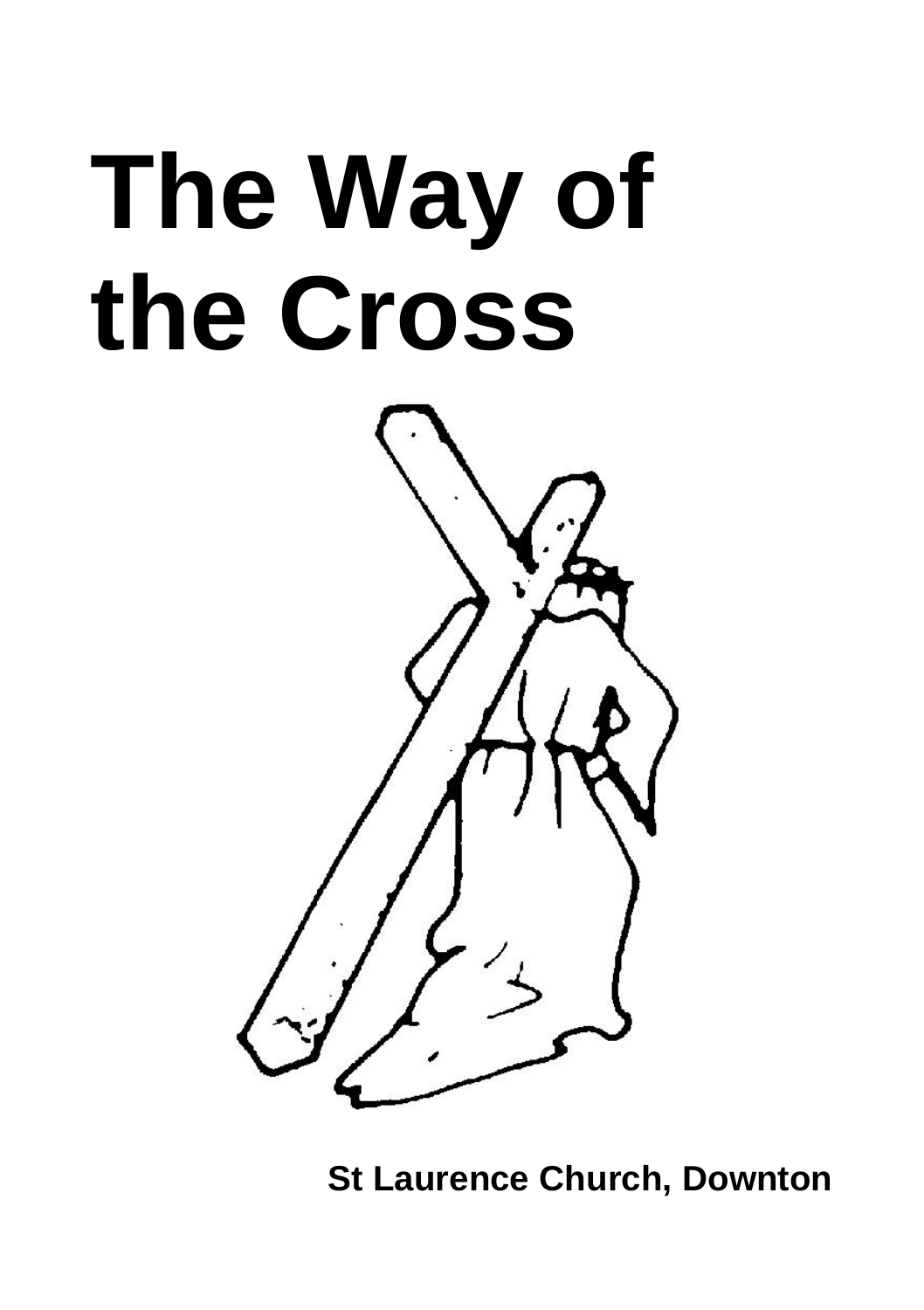# **Opening Devotions**

In the name of the Father, and of the Son, and of the Holy Spirit, Amen.

Lord, have mercy. *Christ, have mercy.* Lord, have mercy.

#### *Officiant and people:*

Our Father, who art in heaven, hallowed be thy name; thy kingdom come; thy will be done; on earth as it is in heaven. Give us this day our daily bread. And forgive us our trespasses, as we forgive those who trespass against us. And lead us not into temptation; but deliver us from evil. For thine is the kingdom, the power, and the glory for ever and ever. Amen.

- V. We will glory in the cross of our Lord Jesus Christ:
- *R. In whom is our salvation, our life and resurrection.*

Let us pray *(silence)*

Assist us mercifully with your help, O Lord God of our salvation, that we may enter with joy upon the contemplation of those mighty acts, whereby you have given us life and immortality; through Jesus Christ our Lord. Amen.

*We go to the First Station.*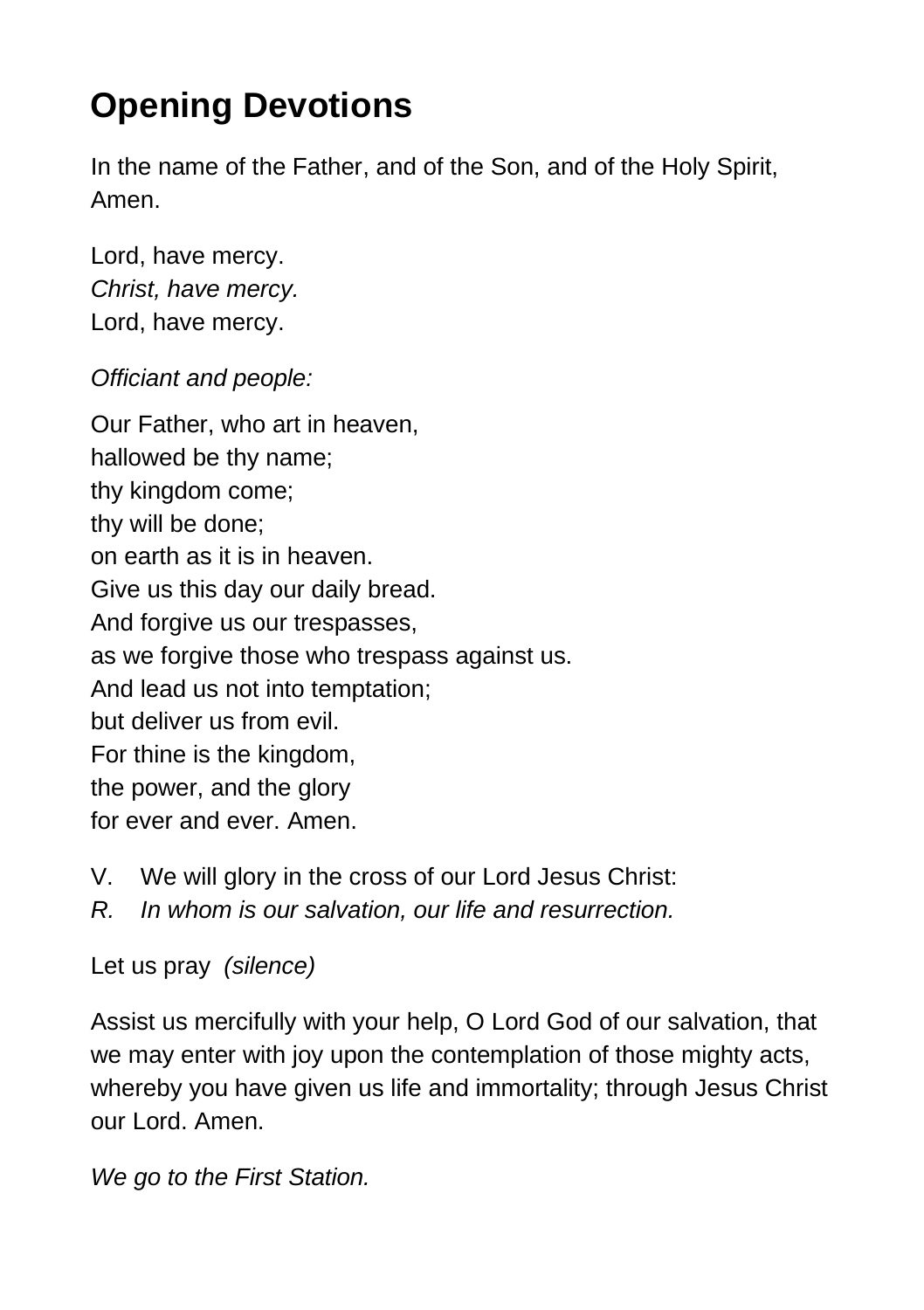#### First Station

# Jesus is Condemned to Death

We adore you, O Christ, and we bless you: *Because by your holy cross you have redeemed the world.*

As soon as it was morning, the chief priests held a consultation with the elders and scribes and the whole council. They bound Jesus, led him away, and handed him over to Pilate. All of them condemned him and said "He deserves to die". When Pilate heard these words, he brought Jesus outside and sat on the judge's bench at a place called The Stone Pavement, or in Hebrew Gabbatha. Then he handed him over to them to be crucified.

*(Mark 15:1, 14:64; John 19:13,16)*

- V. God did not spare his own Son:
- *R. But delivered him up for us all.*

Let us pray *(silence)*

Almighty God,

whose most dear Son went not up to joy but first he suffered pain, and entered not into glory before he was crucified: mercifully grant that we, walking in the way of the cross, may find it none other than the way of life and peace;

through Jesus Christ your Son our Lord,

who is alive and reigns with you, in the unity of the Holy Spirit, one God, now and for ever.

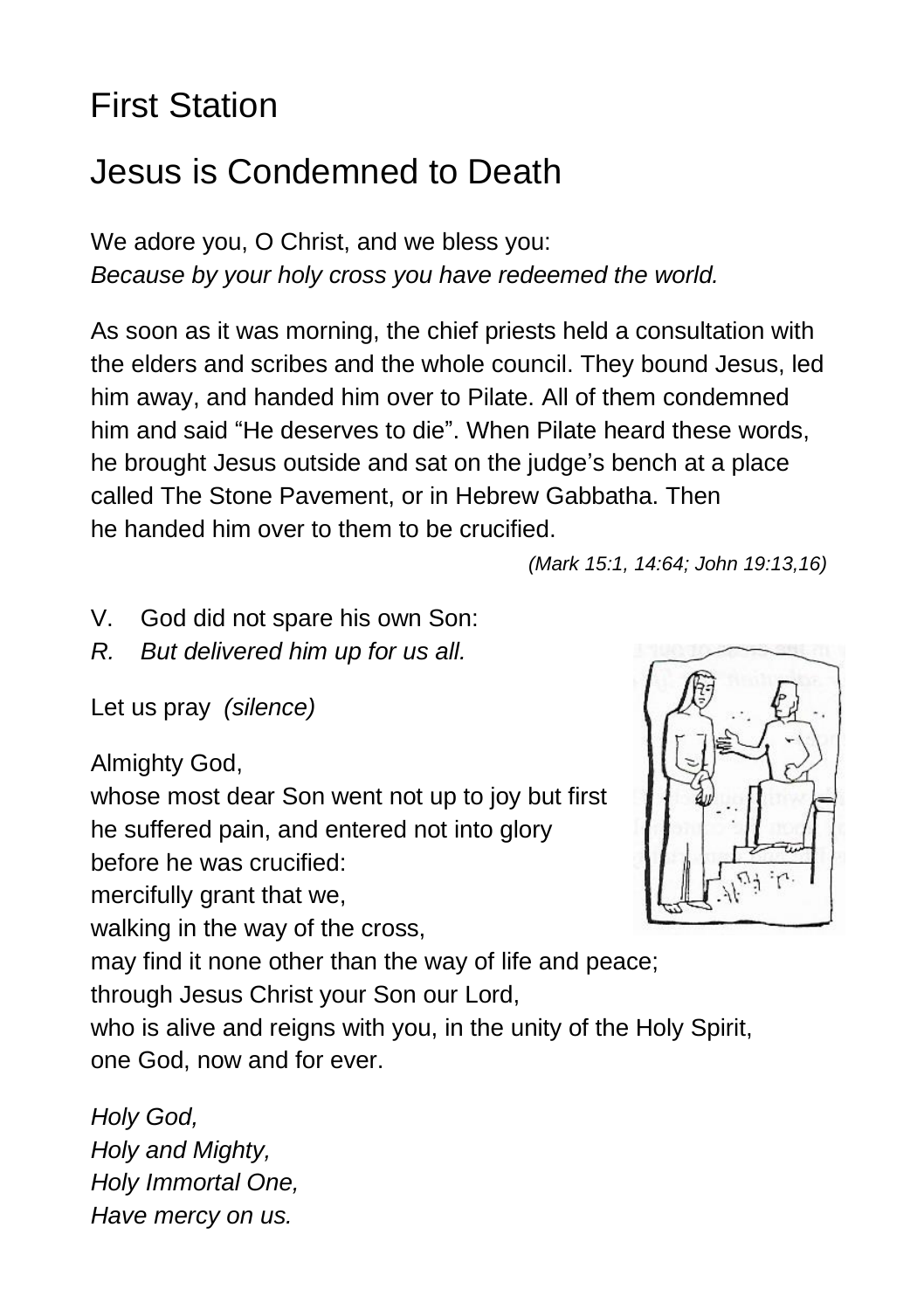#### Second Station

### Jesus takes up his Cross

We adore you, O Christ, and we bless you: *Because by your holy cross you have redeemed the world.*

Jesus went out, bearing his own cross to the place called the place of a skull, which is called in Hebrew Golgotha. Although he was a Son, he learned obedience through what he suffered. Like a lamb that is led to the slaughter, and like a sheep that before its shearers is dumb, so he opened not his mouth. Worthy is the Lamb who was slain, to receive power and wealth and wisdom and might and honour and glory and blessing!

*(John 19:17; Hebrews 5:8; Isaiah 53:7; Revelation 5:12)*

- V. The Lord has laid on him the iniquity of us all:
- *R. For the transgression of my people was he stricken.*

Let us pray *(silence)*

Almighty God, whose beloved Son willingly endured the agony and shame of the cross for our redemption: Give us courage to take up our cross and follow him; who lives and reigns for ever and ever. Amen.

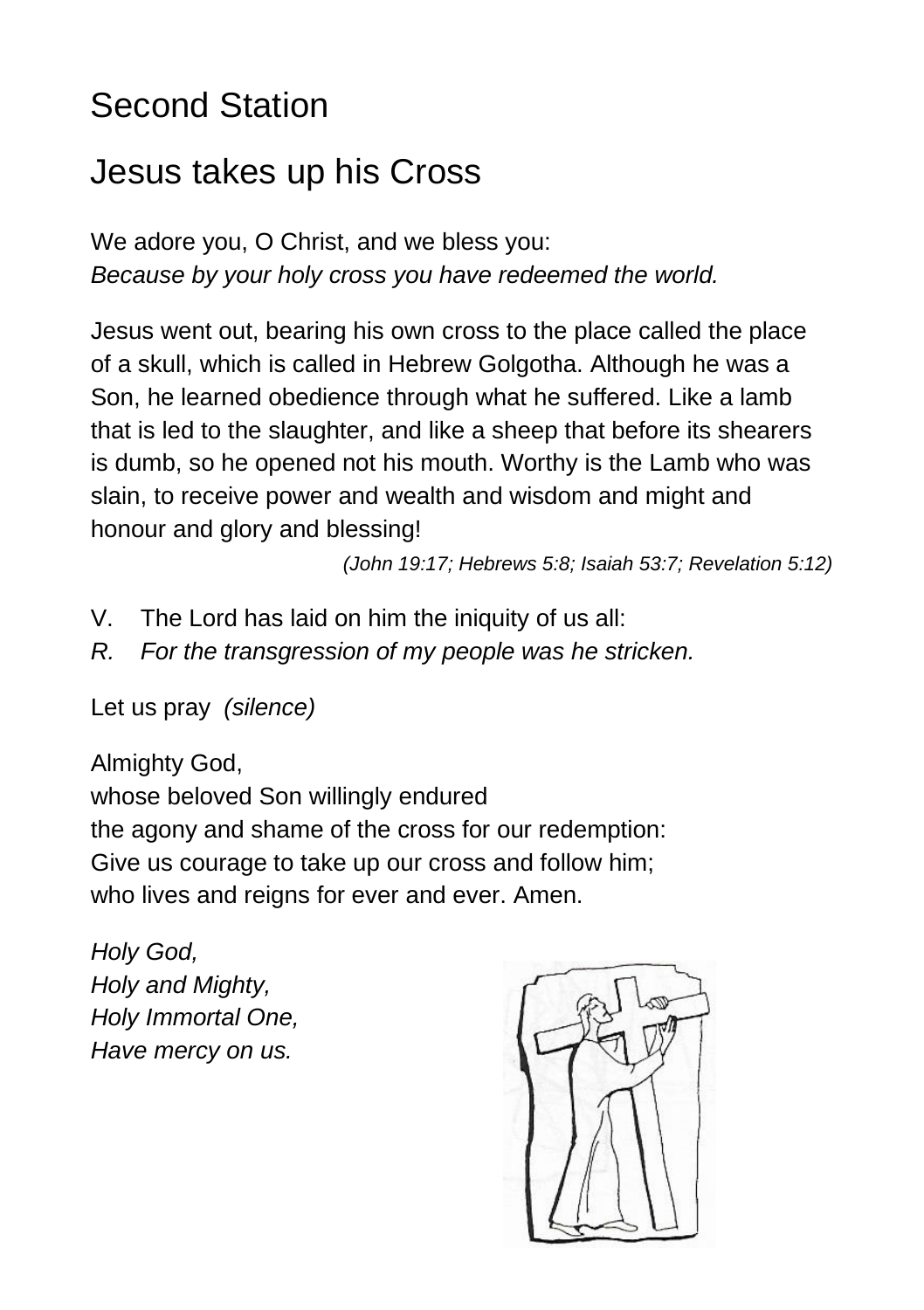# Third Station

# Jesus falls the first time

We adore you, O Christ, and we bless you: *Because by your holy cross you have redeemed the world.*

Christ Jesus, though he was in the form of God, did not count equality with God a thing to be grasped, but emptied himself, taking the form of a servant, being born in the likeness of men. And being found in human form he humbled himself and became obedient unto death, even death on a cross. Therefore God has highly exalted him and bestowed on him the name which is above every name. Come, let us worship and bow down; Let us kneel before the Lord our Maker. For he is our God. *(Philippians 2:5-9; Psalm 95:6)*

- V. Surely he has borne our griefs:
- *R. And carried our sorrows.*

Let us pray *(silence)*

O God, you know us to be set in the midst of so many and great dangers, that by reason of the frailty of our nature we cannot always stand upright: Grant us such strength and protection as may support us in all dangers, and carry us through all temptations; through Jesus Christ our Lord. Amen

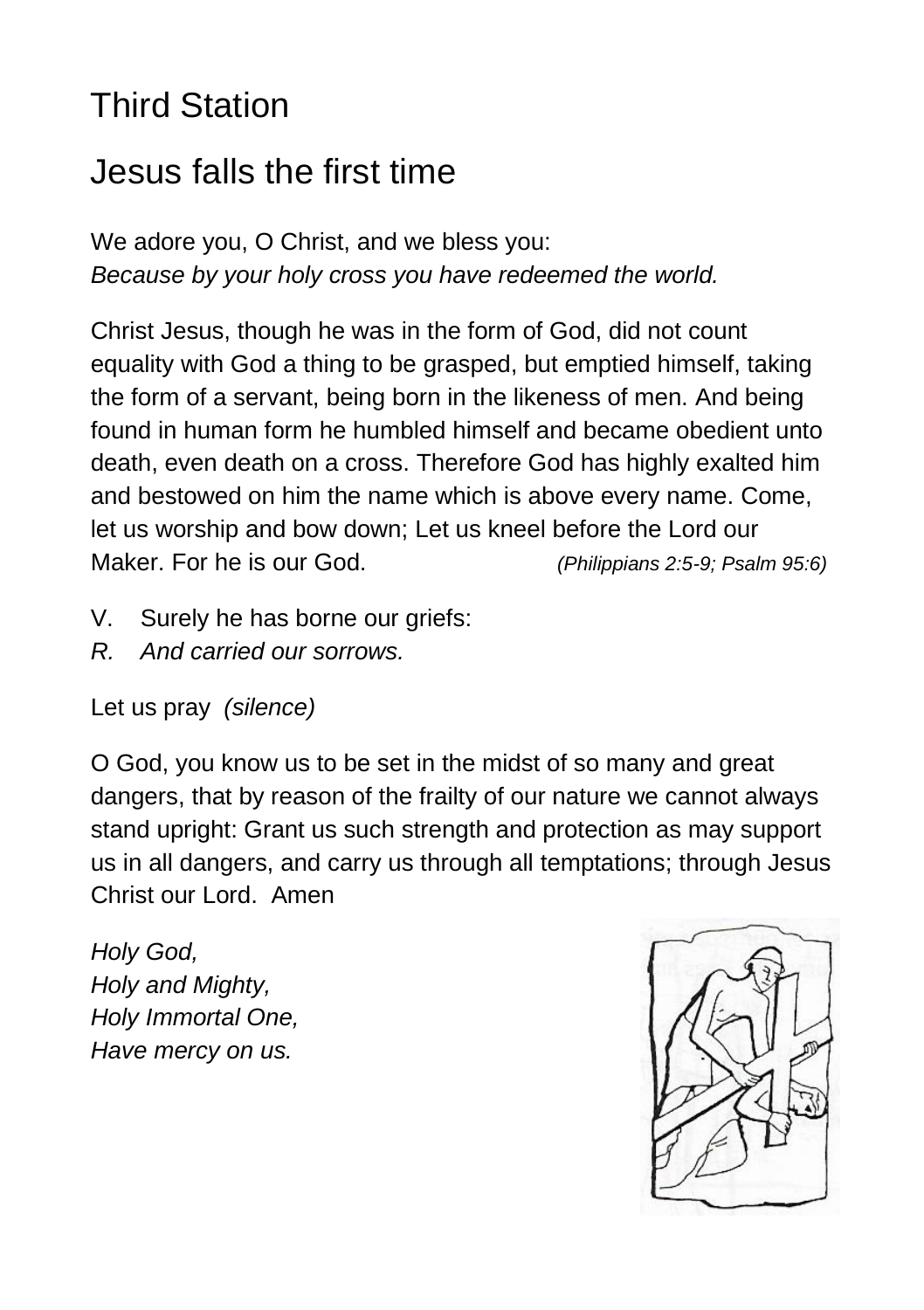# Fourth Station

# Jesus meets his afflicted mother

We adore you, O Christ, and we bless you: *Because by your holy cross you have redeemed the world.*

What can I say for you, to what compare you, O daughter of Jerusalem? What can I liken to you, that I may comfort you, O virgin daughter of Zion? For vast as the sea is your ruin. Blessed are those who mourn, for they shall be comforted. The Lord will be your everlasting light, and your days of mourning shall be ended.

*(Lamentations 2:13; Matthew 5:4; Isaiah 60:20)*

- V. A sword will pierce your own soul also:
- *R. And fill your heart with bitter pain.*

Let us pray *(silence)*

O God, who willed that in the passion of your Son a sword of grief should pierce the soul of the Blessed Virgin Mary his mother: Mercifully grant that your Church, having shared with her in his passion, may be made worthy to share in the joys of his resurrection; who lives and reigns for ever and ever.

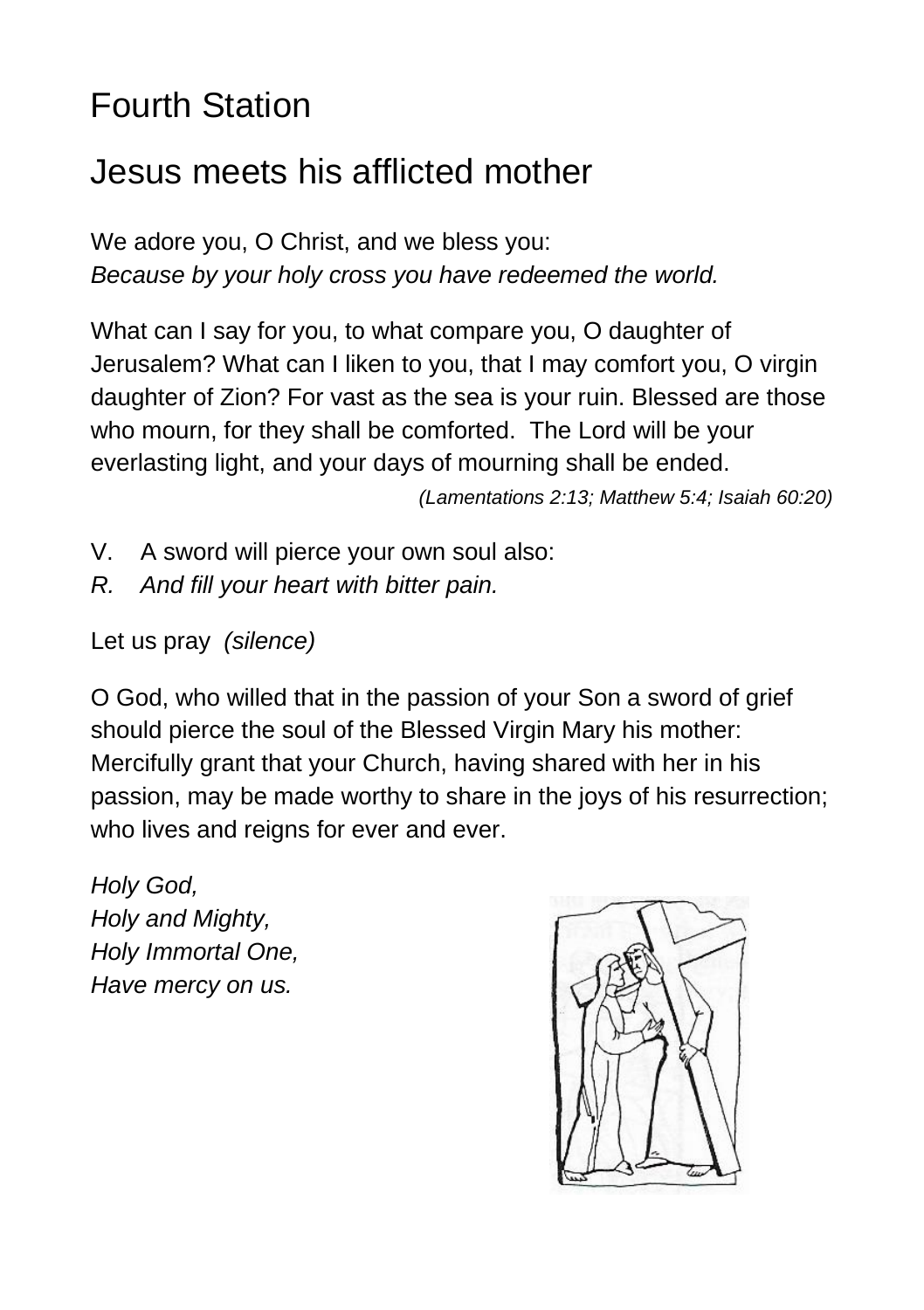#### Fifth Station

# The Cross is laid on Simon of Cyrene

We adore you, O Christ, and we bless you: *Because by your holy cross you have redeemed the world.*

As they led Jesus away, they came upon a man of Cyrene, Simon by name, who was coming in from the country, and laid on him the cross, to carry it behind Jesus. "If anyone would come after me, let him deny himself and take up his cross and follow me. Take my yoke upon you, and learn from me; for my yoke is easy, and my burden is light." *(Luke 23:26; Matthew 16:24; Matthew 11:29-30)*

- V. Whoever does not bear his own cross and come after me:
- *R. Cannot be my disciple.*

Let us pray *(silence)*

Heavenly Father, whose blessed Son came not to be served but to serve: Bless all who, following in his steps, give themselves to the service of others; that with wisdom, patience, and courage, they may minister in his Name to the suffering, the friendless, and the needy; for the love of him who laid down his life for us, your Son our Saviour Jesus Christ. Amen.

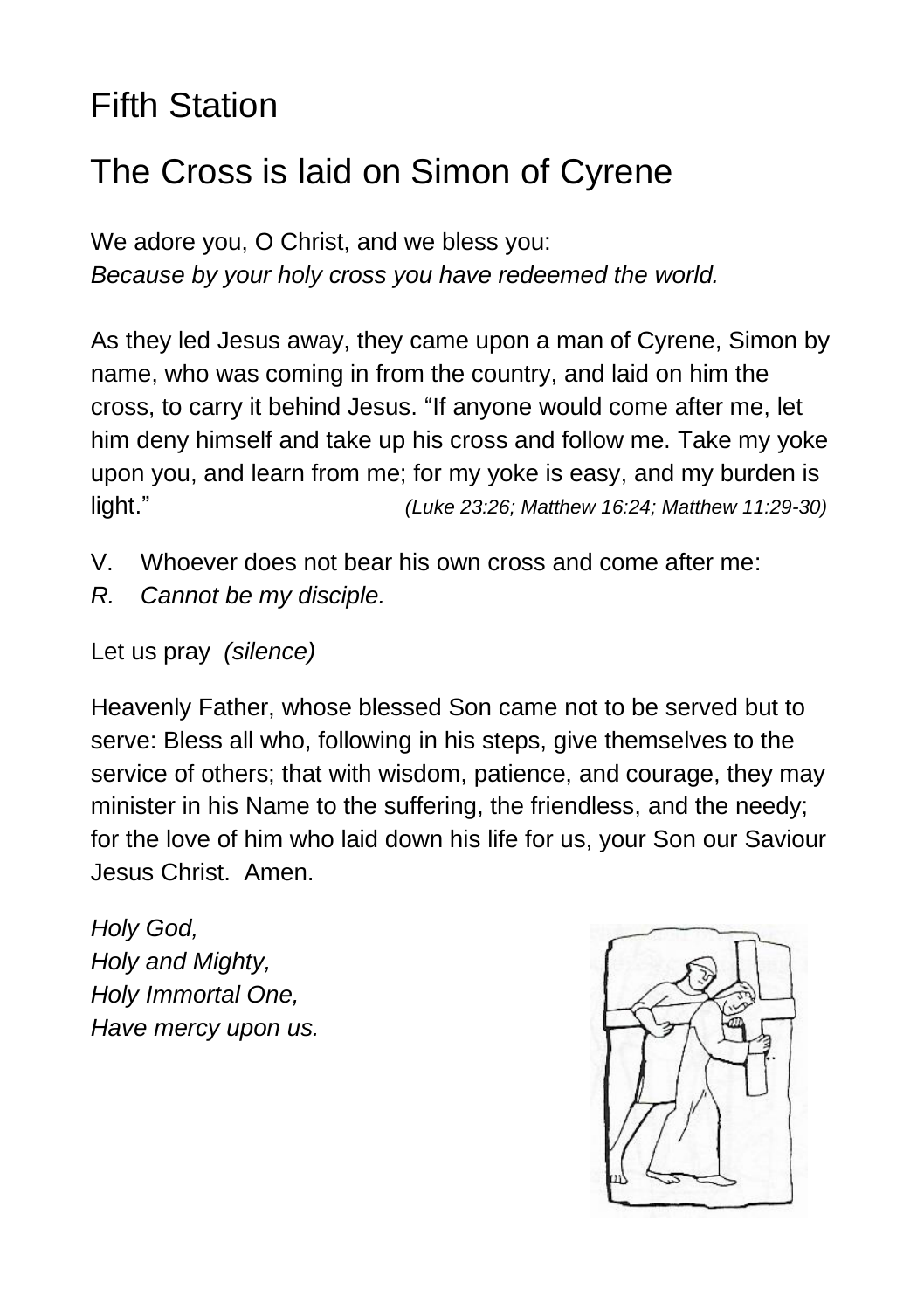# Sixth Station

# A woman wipes the face of Jesus

We adore you, O Christ, and we bless you: *Because by your holy cross you have redeemed the world.*

We have seen him without beauty or majesty, with no looks to attract our eyes. He was despised and rejected by men; a man of sorrows, and acquainted with grief; and as one from whom men hide their faces, he was despised, and we esteemed him not. His appearance was so marred, beyond human semblance, and his form beyond that of the children of men. But he was wounded for our transgressions, he was bruised for our iniquities; upon him was the chastisement that made us whole, and with his stripes we are healed.

*(Isaiah 53:2-3,5; 52:14)*

- V. Restore us, O Lord God of hosts:
- *R. Show the light of your countenance, and we shall be saved.*

Let us pray *(silence)*

O God, who before the passion of your only-begotten Son revealed his glory upon the holy mountain: Grant to us that we, beholding by faith the light of his countenance, may be strengthened to bear our cross, and be changed into his likeness from glory to glory; through Jesus Christ our Lord. Amen.

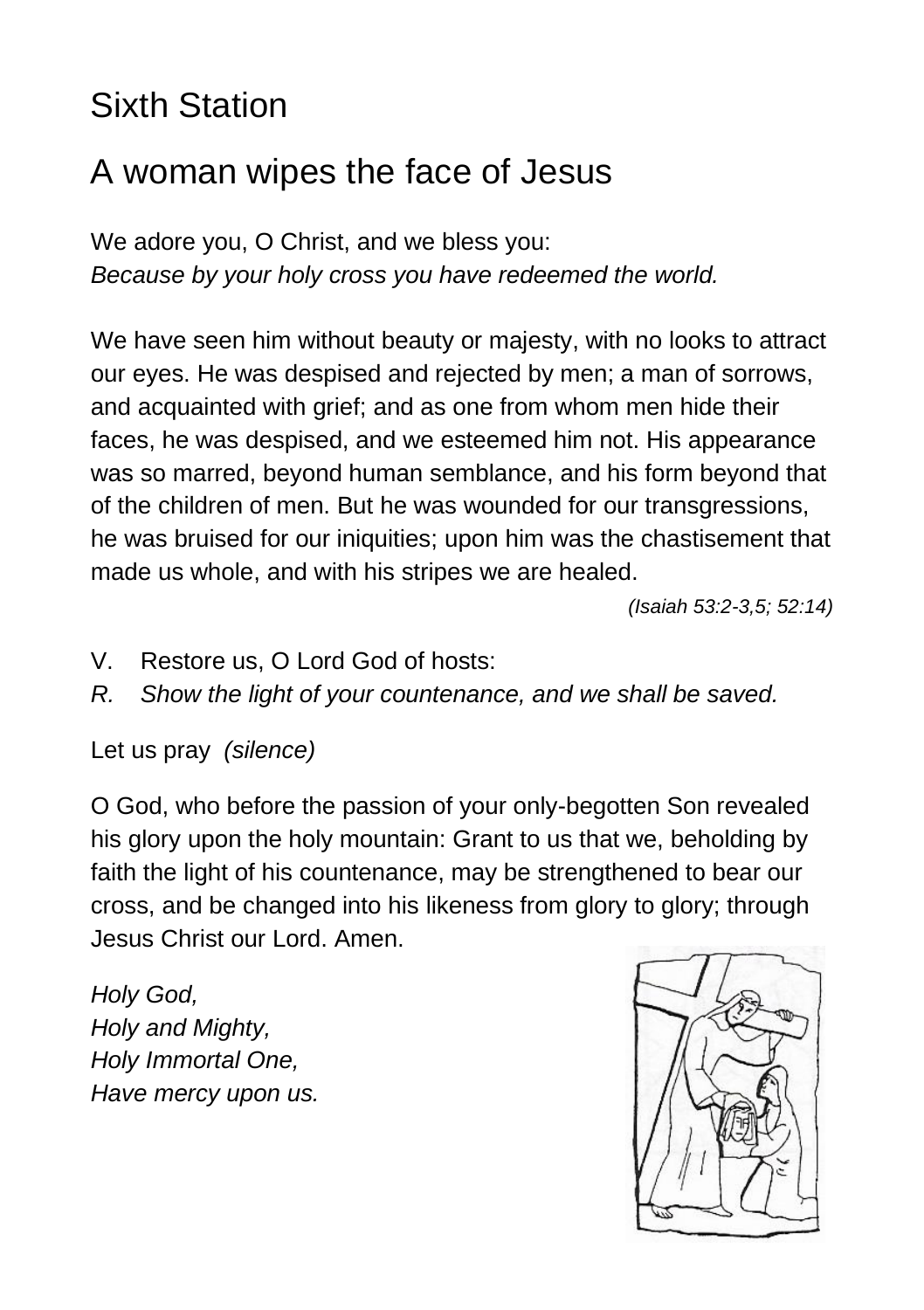#### Seventh Station

#### Jesus falls a second time

We adore you, O Christ, and we bless you: *Because by your holy cross you have redeemed the world.*

Surely He has borne our griefs and carried our sorrows; All we like sheep have gone astray; we have turned every one to his own way; and the Lord has laid on him the iniquity of us all. He was oppressed, and he was afflicted, yet he opened not His mouth. For the transgressions of my people he was stricken. *(Isaiah 53:4,6-8)*

- V. But as for me, I am a worm and no man:
- *R. Scorned by all and despised by the people.*

Let us pray *(silence)*

Almighty and everlasting God, in your tender love towards the human race you sent your Son our Saviour Jesus Christ to take upon him our nature, and to suffer death upon the cross, giving us the example of his great humility: Mercifully grant that we may walk in the way of his suffering, and also share in his resurrection; who lives and reigns for ever and ever.

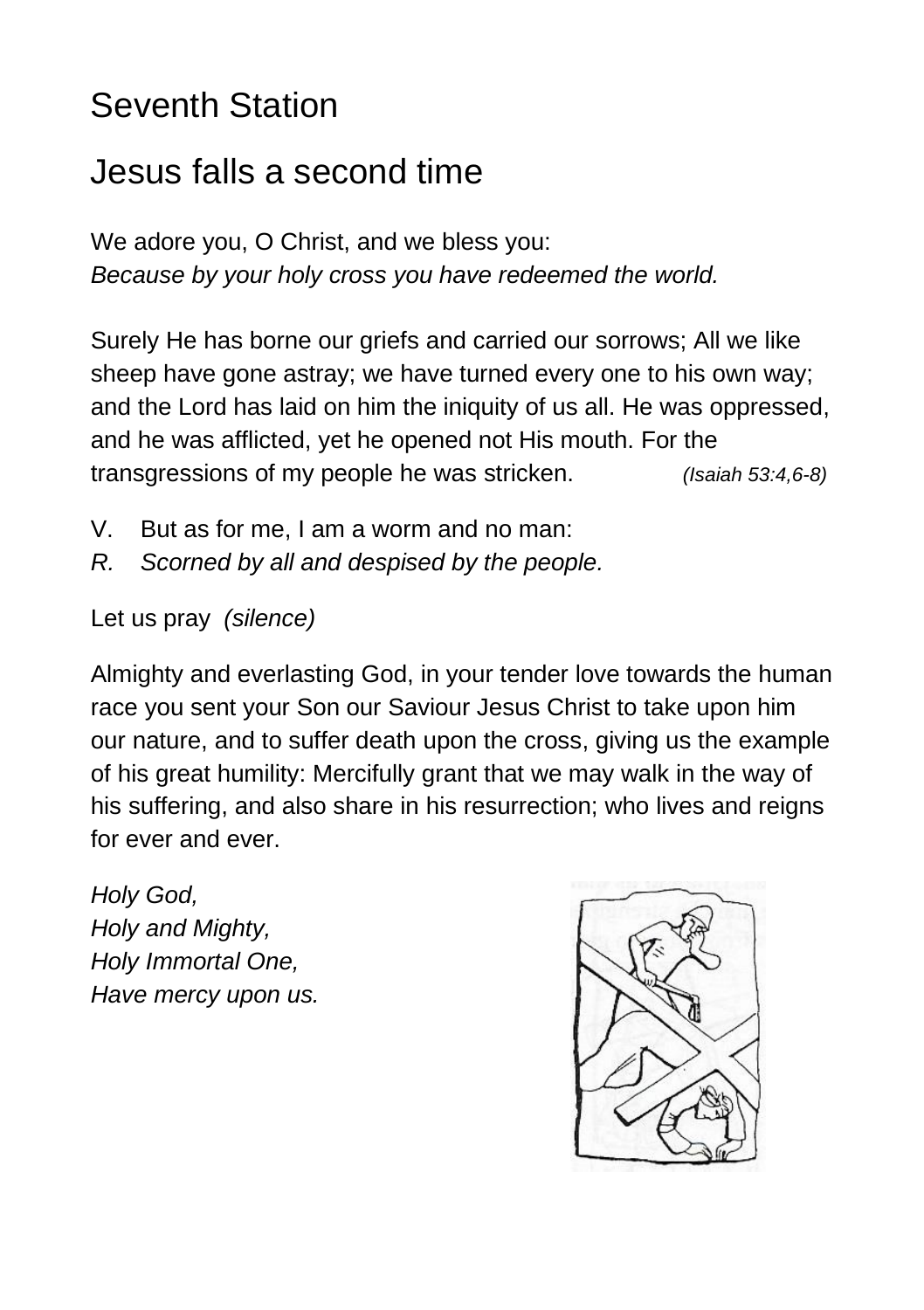# Eighth Station

#### Jesus meets the women of Jerusalem

We adore you, O Christ, and we bless you: *Because by your holy cross you have redeemed the world.*

There followed after Jesus a great multitude of the people, and among them were women who bewailed and lamented him. But Jesus turning to them said, "Daughters of Jerusalem, do not weep for me, but weep for yourselves and for your children." *(Luke 23:26-28)*

- V. Those who sowed with tears:
- *R. Will reap with songs of joy.*

Let us pray *(silence)*

Teach your Church, O Lord, to mourn the sins of which it is guilty, and to repent and forsake them; that, by your pardoning grace, the results of our iniquities may not be visited upon our children and our children's children; through Jesus Christ our Lord. Amen.

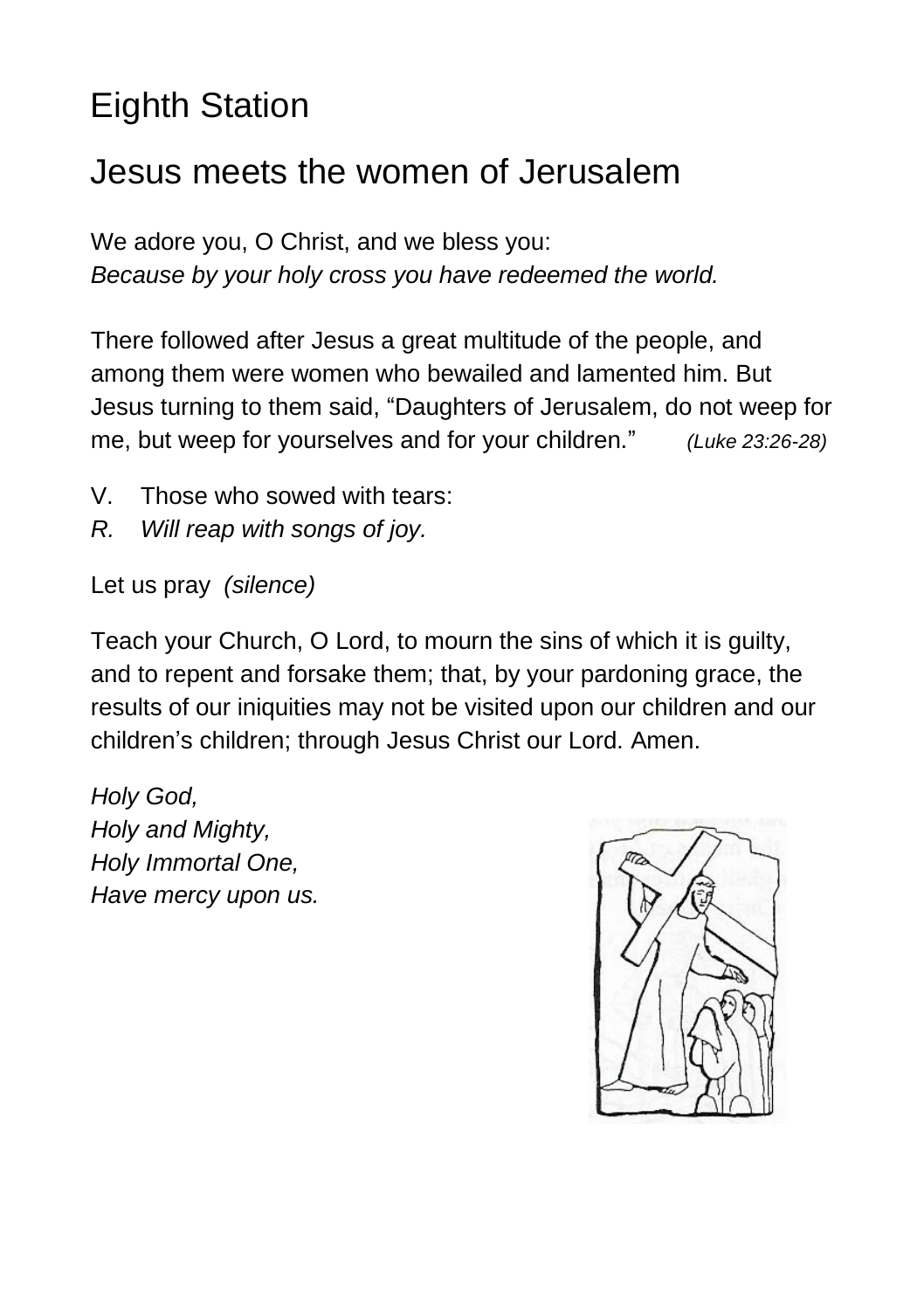### Ninth Station

# Jesus falls a third time

We adore you, O Christ, and we bless you: *Because by your holy cross you have redeemed the world.*

I am the man who has seen affliction under the rod of his wrath; he has driven and brought me into darkness without any light. He has besieged me and enveloped me with bitterness and tribulation; he has made me dwell in darkness like the dead of long ago. Though I call and cry for help, he shuts out my prayer. He has made my teeth grind on gravel, and made me cower in ashes. "Remember, O Lord, my affliction and bitterness, the wormwood and the gall!"

*(Lamentations 3:1-2,5-6,8,16,19)*

- V. He was led like a lamb to the slaughter:
- *R. And like a sheep that before its shearers is mute so he opened not his mouth.*

Let us pray *(silence)*

O God, by the passion of your blessed Son you made an instrument of shameful death to be for us the means of life: Grant us so to glory in the cross of Christ, that we may gladly suffer shame and loss for the sake of your Son our Saviour Jesus Christ. Amen.

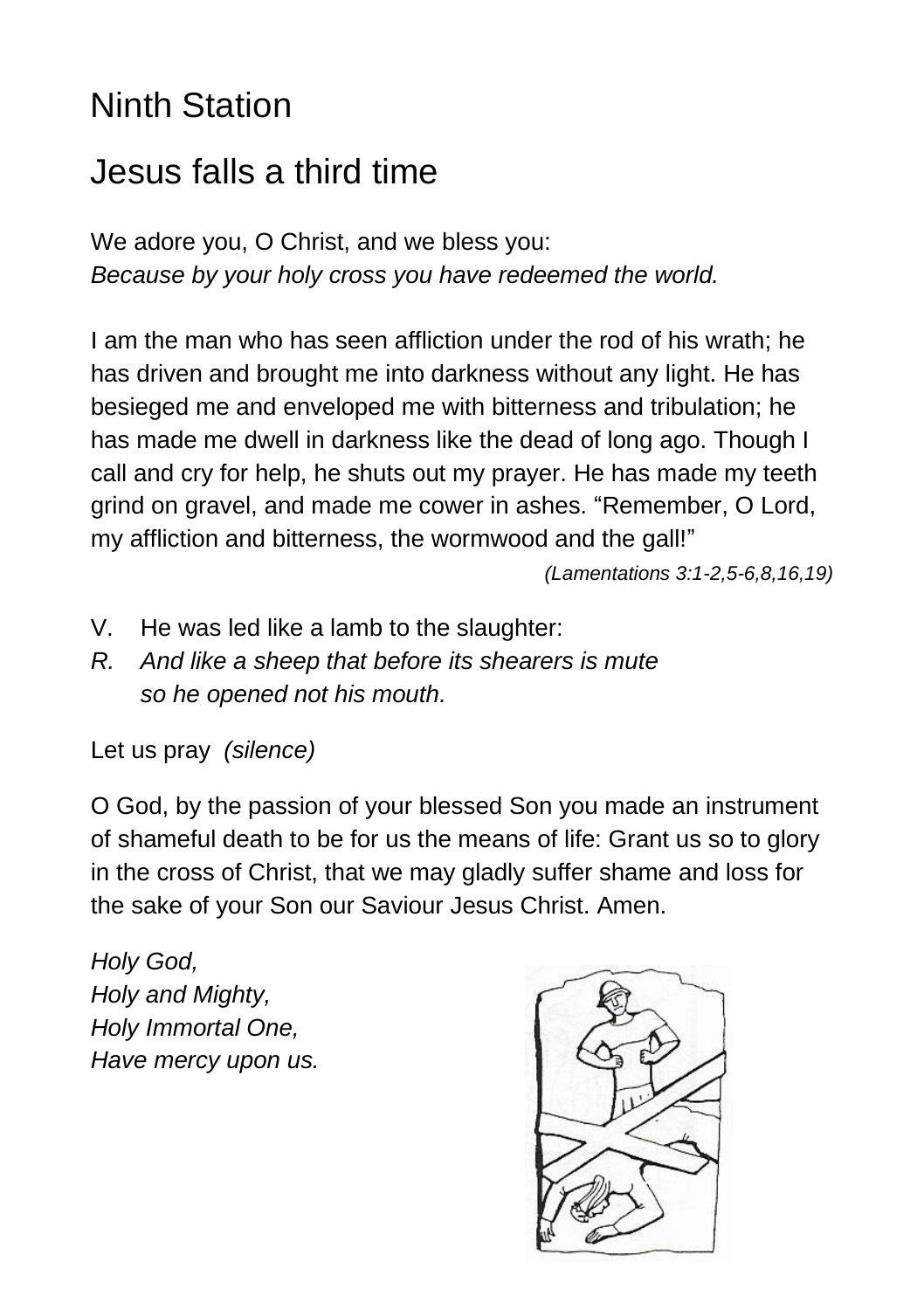# Tenth Station

# Jesus is stripped of his garments

We adore you, O Christ, and we bless you: *Because by your holy cross you have redeemed the world.*

When they came to a place called Golgotha (which means the place of the skull), they offered him wine to drink, mingled with gall; but when he tasted it, he would not drink it. And they divided his garments among them by casting lots. This was to fulfil the scripture which says, "They divided my garments among them; they cast lots for my clothing." *(Matthew 27:33-35; John 19:24)*

- V. They gave me gall to eat:
- *R. And when I was thirsty they gave me vinegar to drink.*

Let us pray *(silence)*

Lord God, whose blessed Son our Saviour gave his body to be whipped and his face to be spit upon: Give us grace to accept joyfully the sufferings of the present time, confident of the glory that shall be revealed; through Jesus Christ our Lord. Amen.

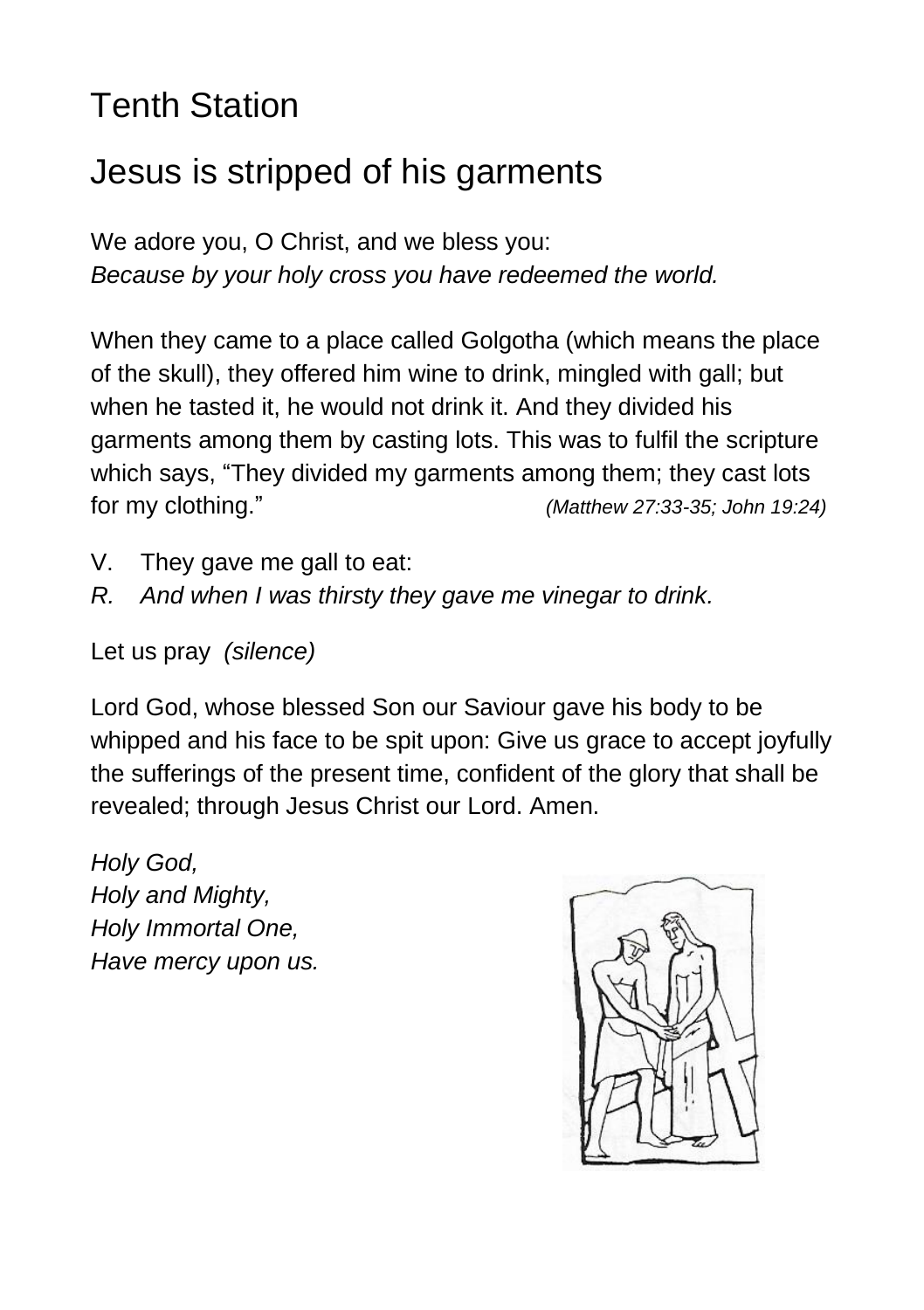# Eleventh Station

# Jesus is nailed to the Cross

We adore you, O Christ, and we bless you: *Because by your holy cross you have redeemed the world.*

When they came to the place which is called The Skull, there they crucified him; and with him they crucified two criminals, one on the right, the other on the left, and Jesus between them. And the scripture was fulfilled which says, "He was numbered with the transgressors." *(Luke 23:33; 22:37)*

- V. They pierce my hands and my feet:
- *R. They stare and gloat over me.*

Let us pray *(silence)*

Lord Jesus Christ, you stretched out your arms of love on the hard wood of the cross that everyone might come within the reach of your saving embrace: So clothe us in your Spirit that we, reaching forth our hands in love, may bring those who do not know you to the knowledge and love of you; for the honour of your Name. Amen.

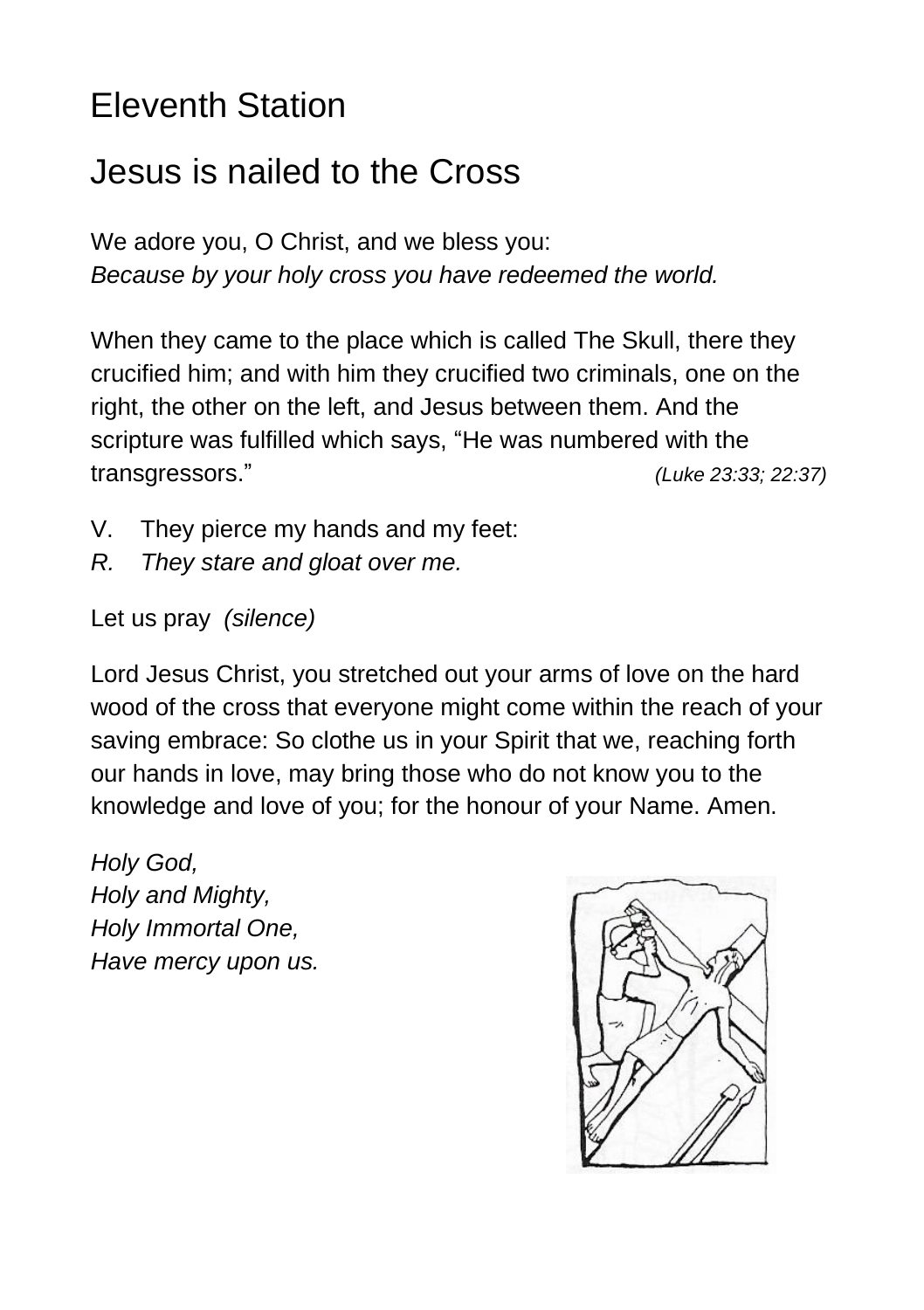# Twelfth Station

#### Jesus dies on the Cross

We adore you, O Christ, and we bless you: *Because by your holy cross you have redeemed the world.*

When Jesus saw his mother, and the disciple whom he loved standing near, he said to his mother, "Woman, behold your son!" Then he said to the disciple, "Behold your mother!" And when Jesus had received the vinegar, he said, "It is finished!" And then, crying out with a loud voice, he said, "Father , into your hands I commend my spirit." And he bowed his head, and handed over his spirit.

*(John 19:26-27,30; Luke 23:46)*

- V. Christ for us became obedient unto death:
- *R. Even death on a cross.*

Let us pray *(silence)*

O God, who for our redemption gave your only-begotten Son to the death of the cross, and by his glorious resurrection delivered us from the power of our enemy: Grant us so to die daily to sin, that we may evermore live with him in the joy of his resurrection; who lives and reigns now and for ever. Amen.

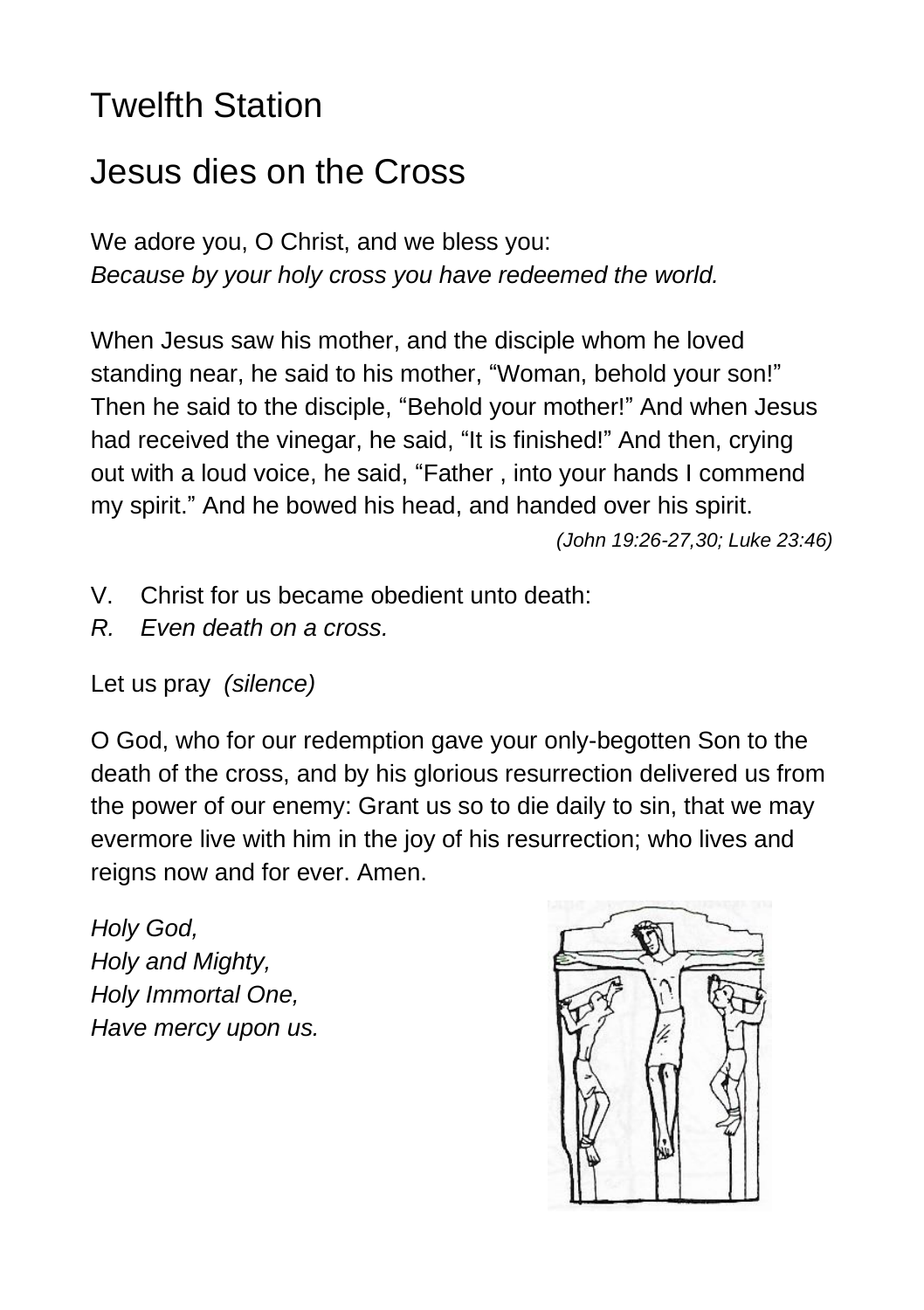# Thirteenth Station

#### The body of Jesus is placed in the arms of his mother

We adore you, O Christ, and we bless you: *Because by your holy cross you have redeemed the world.*

All you who pass by, behold and see if there is any sorrow like my sorrow. My eyes are spent with weeping; my soul is in tumult; my heart is poured out in grief because of the downfall of my people. "Do not call me Naomi (which means Pleasant), call me Mara (which means Bitter); for the Almighty has dealt very bitterly with me."

*(Lamentations 1:12, 2:11; Ruth 1:20)*

- V. Her tears run down her cheeks:
- *R. And she has none to comfort her.*

Let us pray *(silence)*

Lord Jesus Christ, by your death you took away the sting of death; grant to us your servants so to follow in faith where you have led the way, that we may at length fall asleep peacefully in you and wake up in your likeness; for your tender mercies' sake. Amen.

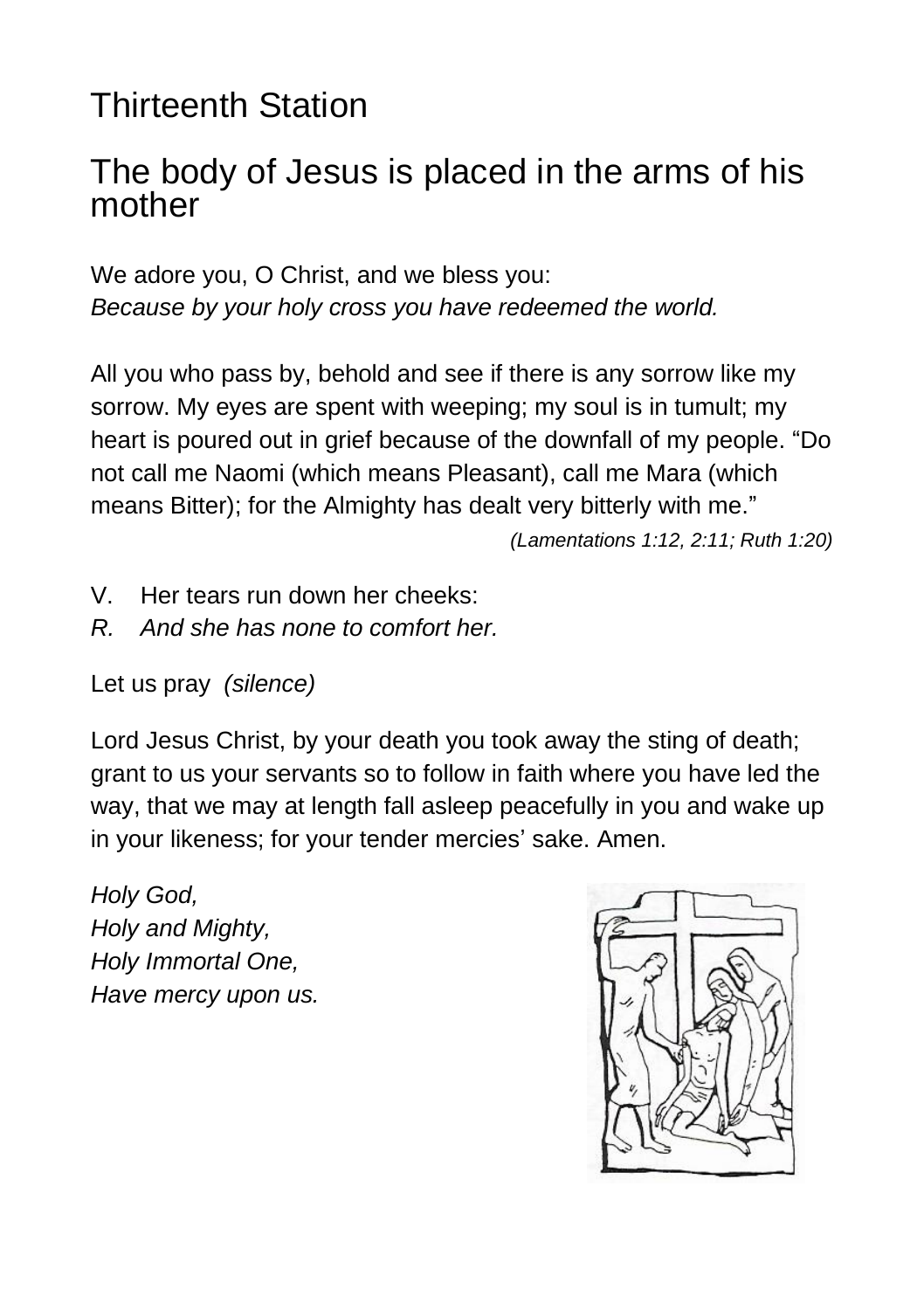#### Fourteenth Station

#### Jesus is laid in the tomb

We adore you, O Christ, and we bless you: *Because by your holy cross you have redeemed the world.*

When it was evening, there came a rich man from Arimathea, named Joseph, who also was a disciple of Jesus. He went to Pilate and asked for the body of Jesus. Then Pilate ordered it to be given to him. And Joseph took the body, and wrapped it in a clean linen shroud, and laid it in his own new tomb, which he had hewn in the rock; and he rolled a great stone to the door of the tomb.

*(Matthew 27:57-62)*

- V. You will not abandon me to the grave:
- *R. Nor let your holy One see corruption.*

Let us pray *(silence)*

O God, your blessed Son was laid in a tomb in a garden, and rested on the Sabbath day: Grant that we who have been buried with him in the waters of baptism may find our perfect rest in his eternal and glorious kingdom; where he lives and reigns for ever and ever. Amen.